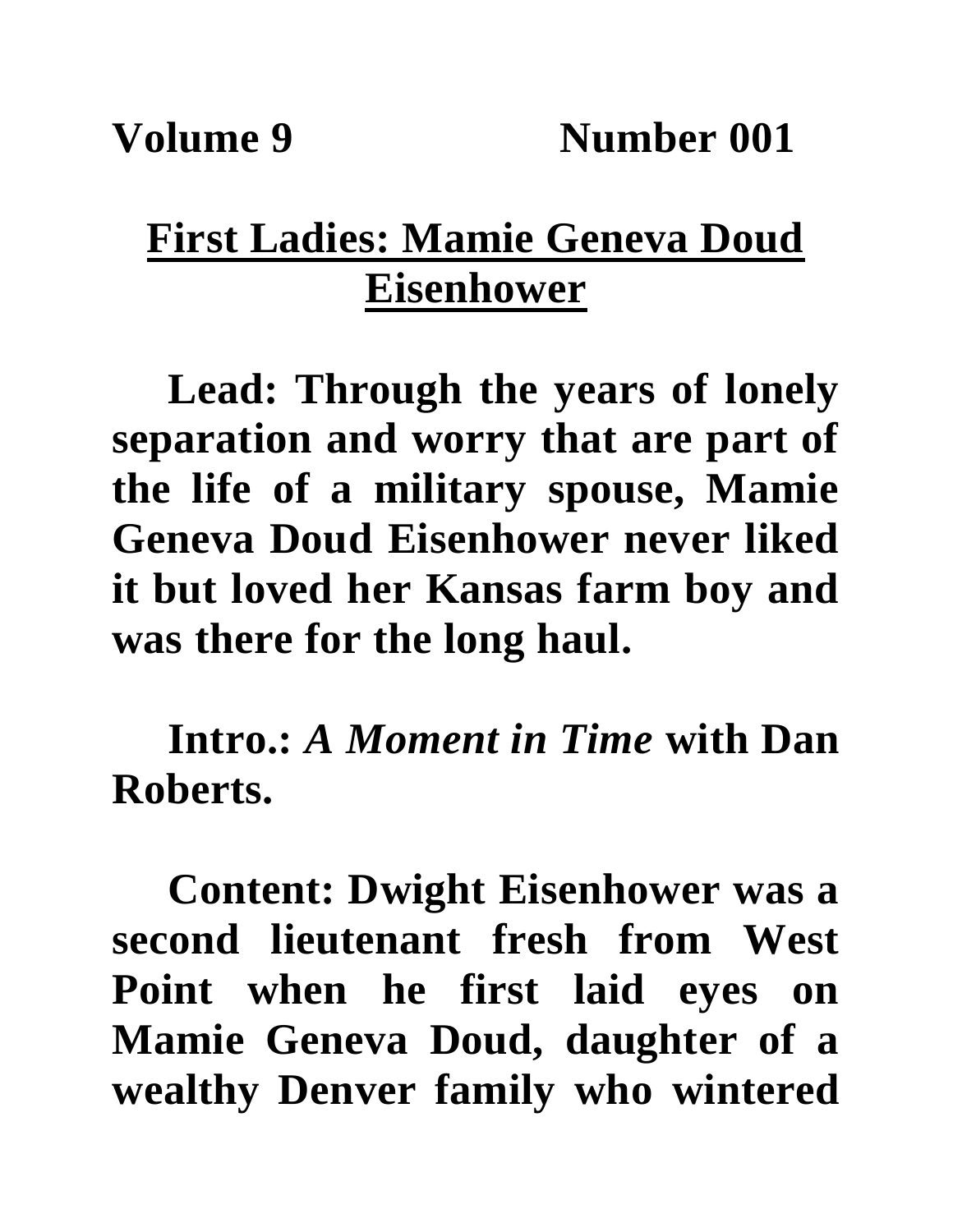**in San Antonio. She was standing on the porch of the Officer's Club at Fort Sam Houston when as Officer of the Day he walked by on his rounds. She thought he was the most handsome male she had ever seen; he was struck with her vivacious personality and attractive, saucy looks. They were married in the summer of 1916.** 

Life was not easy for the **Eisenhowers. They were in almost constant motion, from one assignment to the other, enduring frequent separations, frustrated with a career path that seemed to move Ike much too slowly upward. They lost their first child to scarlet fever and almost lost their marriage in the depressing**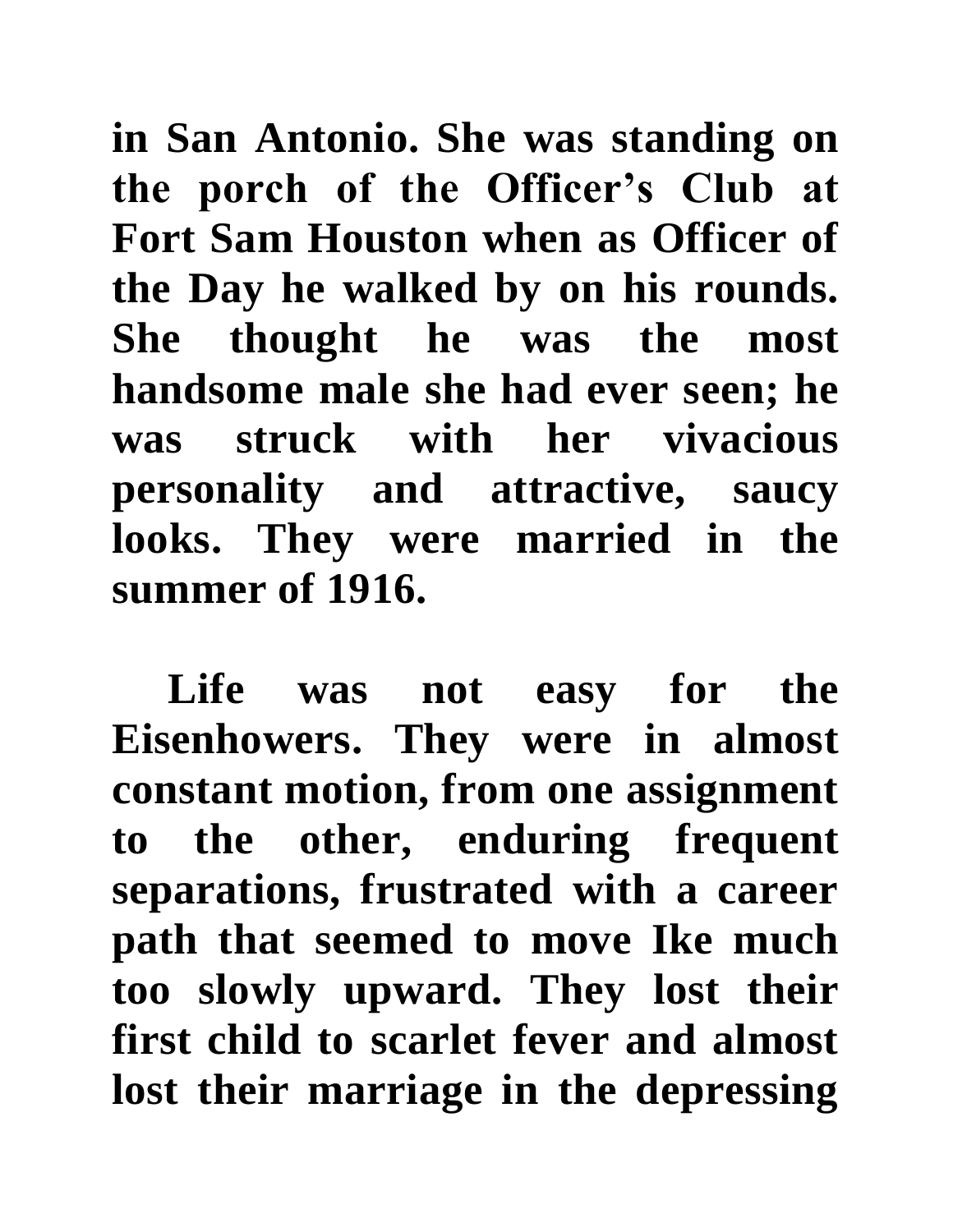**months that followed, but slowly made their way back to a steadily strengthening marriage that lasted over five decades. Even rumors of Ike's alleged affair with his English driver during World War II, Kay Somersby, could not dislodge Mamie's affection and respect.** 

**Mrs. Eisenhower ran the White House like a military post and she was the five-star general, but she was generous with her praise when events went off well and took a personal interest in the employees. Very much a person of tradition, she had a hard time understanding the feminist movement. She saw her role as that of dutiful wife, dedicated to keeping her husband happy, protecting his back**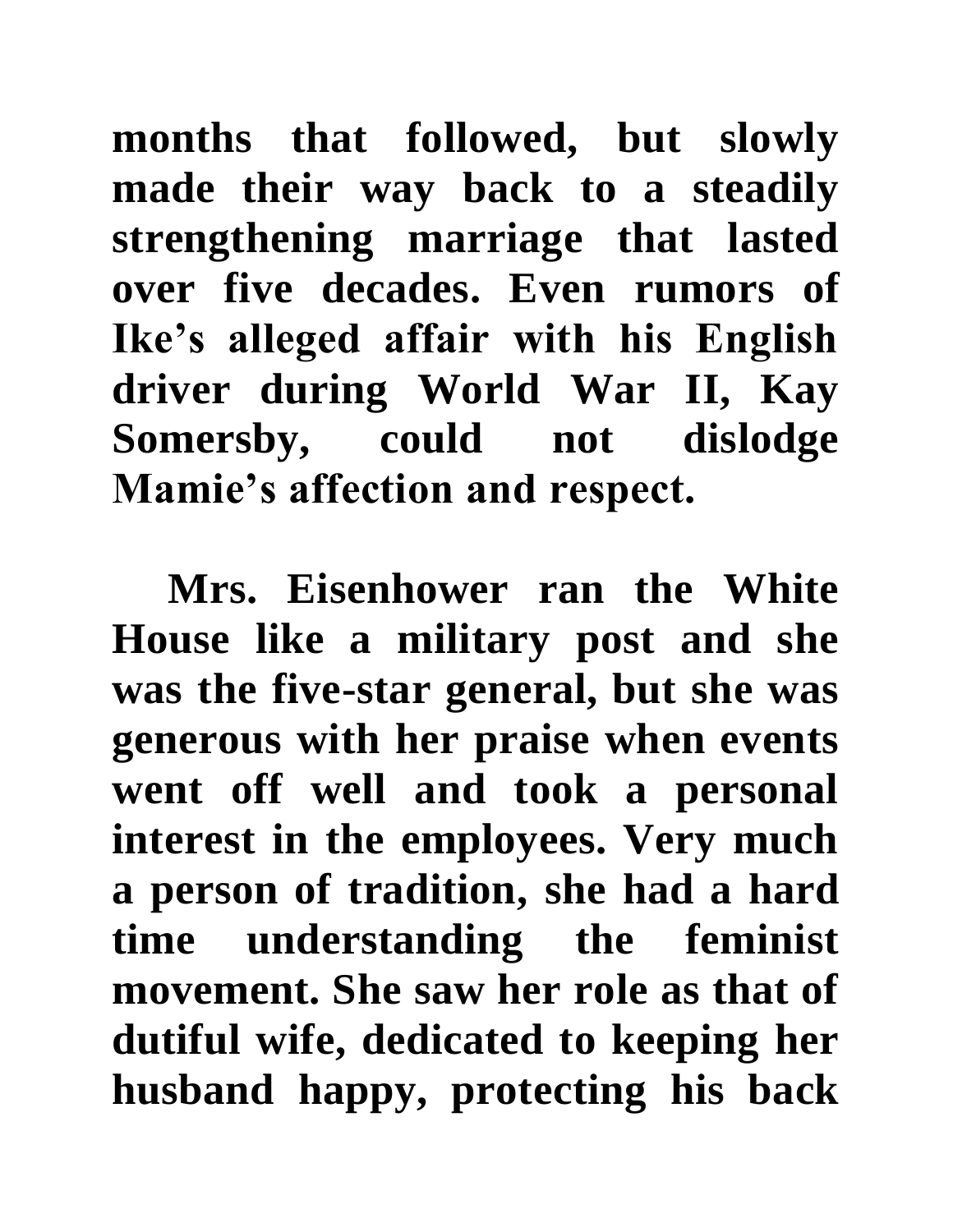**from those who would seek him ill, and advancing his career. Mamie Doud Eisenhower enjoyed a decade of rich, comfortable retirement until the President's death in 1969 and even then could not go for even part of a day without thinking of Ike.**

**At the University of Richmond, this is Dan Roberts.**